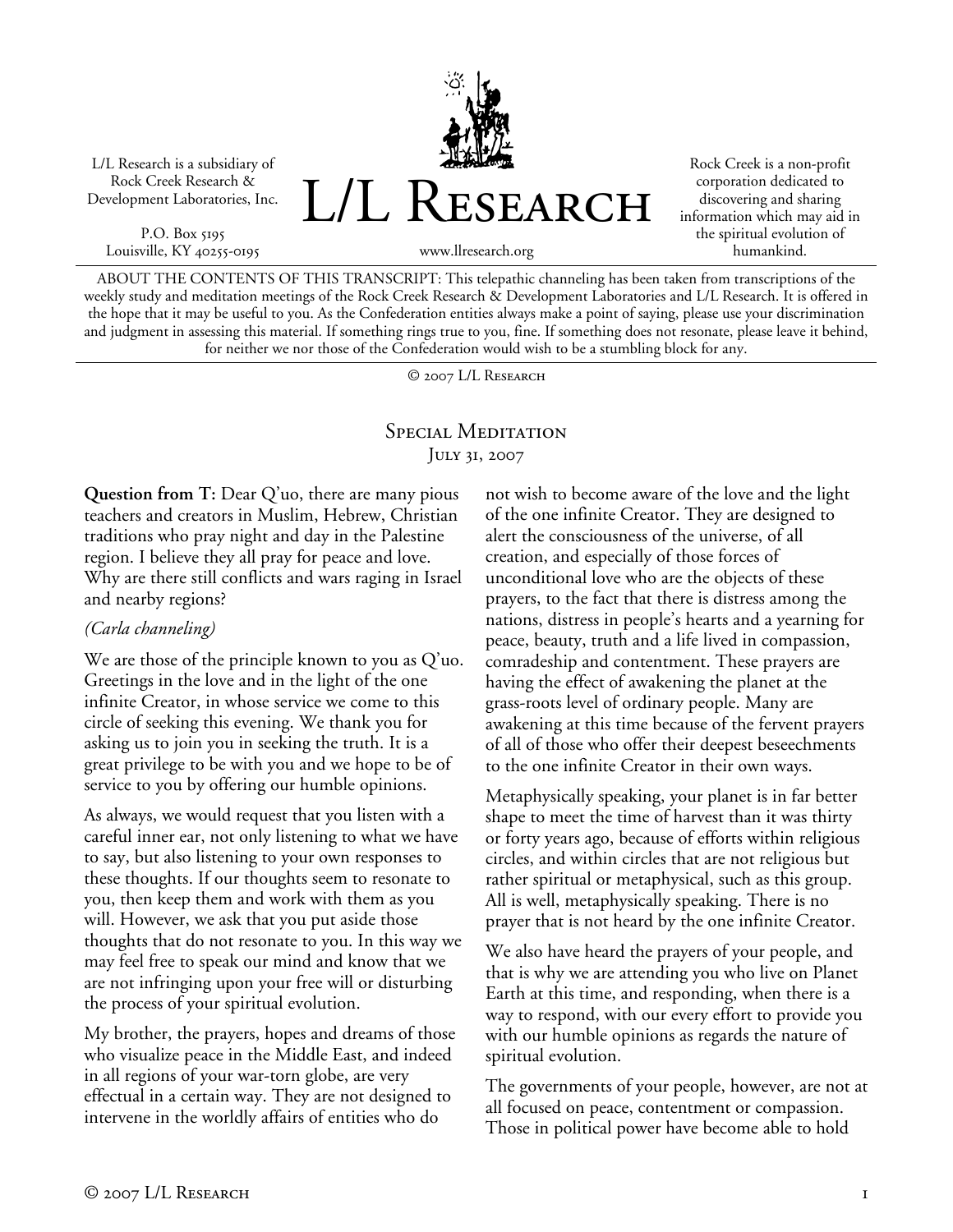the positions which they hold because they have laid aside what they consider to be naive and overly innocent hopes. They have accepted that they cannot be men of complete integrity, in the usual sense, if they wish to serve the state. The organization and arrangement of power is specifically and universally service-to-self upon your planet.

There are those entities who, vibrating in green ray and blue ray, attempt most sincerely to change the atmosphere in which business is conducted at the level of nation-states. However, these entities are either weeded out completely by their inability to accept a system which is corrupt and to work within that, or they become useless in terms of making a change from within governmental systems because they have become used to the perquisites of power and have begun to think in a service-to-self way, while rationalizing to themselves that all that they do is for the greater good. They become more and more separated from any stream of pure metaphysical integrity by their own choices until they can no longer remember what it feels like to make a purely positive response to challenging catalyst.

Indeed, my brother, the entities who are in power among your nation-states are focused upon those goals that have been the habitual goals of people in power upon your planet for millennia. Those goals are the goals of your great ape ancestors. They revolve around a love of their family and their tribe. When they have defined their tribe, then they attempt to defend their tribe's property and acreage and to gather resources so that their tribe may fare well in a world of diminishing resources. They have been in power before, perhaps many times, and have developed the habit of an unceasing thirst for power. And this they shall not yield in order to make room for service-to-others goals such as true liberty, true equality, true justice, and a truly equitable distribution of the resources of your planet.

We ask that you not be overly concerned with the state of the outer workings of your planet. We ask that your concern be to pray that these leaders may be forgiven, for they do not know what they are doing. They will come to dust, as all dragons must. Even now, they are dying. The energy of the old world is weakening and its hold upon the hearts and the minds of ordinary people, such as are gathered in this circle of seeking, is lessening every day.

Nothing is as it seems when looked at from a metaphysical point of view. Therefore, when thinking of the Middle East and its issues, may your concern be to affirm and confirm that there is peace, love and compassion that is stronger than the dragon which is thrashing its tail at this time. For dragons shall die. But those values of love, unity, hope, faith and joy shall live forever. As you affirm and confirm these values in yourself, you are creating the basis for that which is to come. And in so doing, you are also creating for yourself the ability to live through the shift into fourth density that is upon you at this time.

As you look at the Middle East, know that all is well. And if you wish to explore the details of the politics of violence and aggression that make the front pages red with blood, do this studying and this research not to despair but to know ever more clearly the nature of the world that you came to incarnation to love.

And my brother, we ask that you allow no judgment to enter into this love. Praise and bless those who seem to be persecuting and hurting the common man and woman in these difficult and challenging times that you now experience. Let your mind and your heart rest in peace. The outer world shall not hear you, but all of those in the unseen realms who vibrate in unconditional love do hear you and are called to your prayers to amplify them and to strengthen them. You are doing the good work of compassion and love as you offer these simple prayers and visualizations in order to maximize your ability to serve in this way.

We recommend that, as this group does, you set aside time each day, if only just a moment, to visualize peace, harmony and understanding, not only in the Middle East but in all portions of your far-flung globe. We assure you that you are having a wonderful affect on the inner planes. Allow the rest to fall away, for empires rise and fall. The spiritual evolution moves along without regard to the illusion created by power and breath.

May we ask if there is another query at this time.

**Questioner:** For many years, the leaders of China have wanted to conquer Taiwan by force. Since those of Hatonn have worked with China's leaders for a long time, may I ask if the leaders of China have a more peaceful mind now?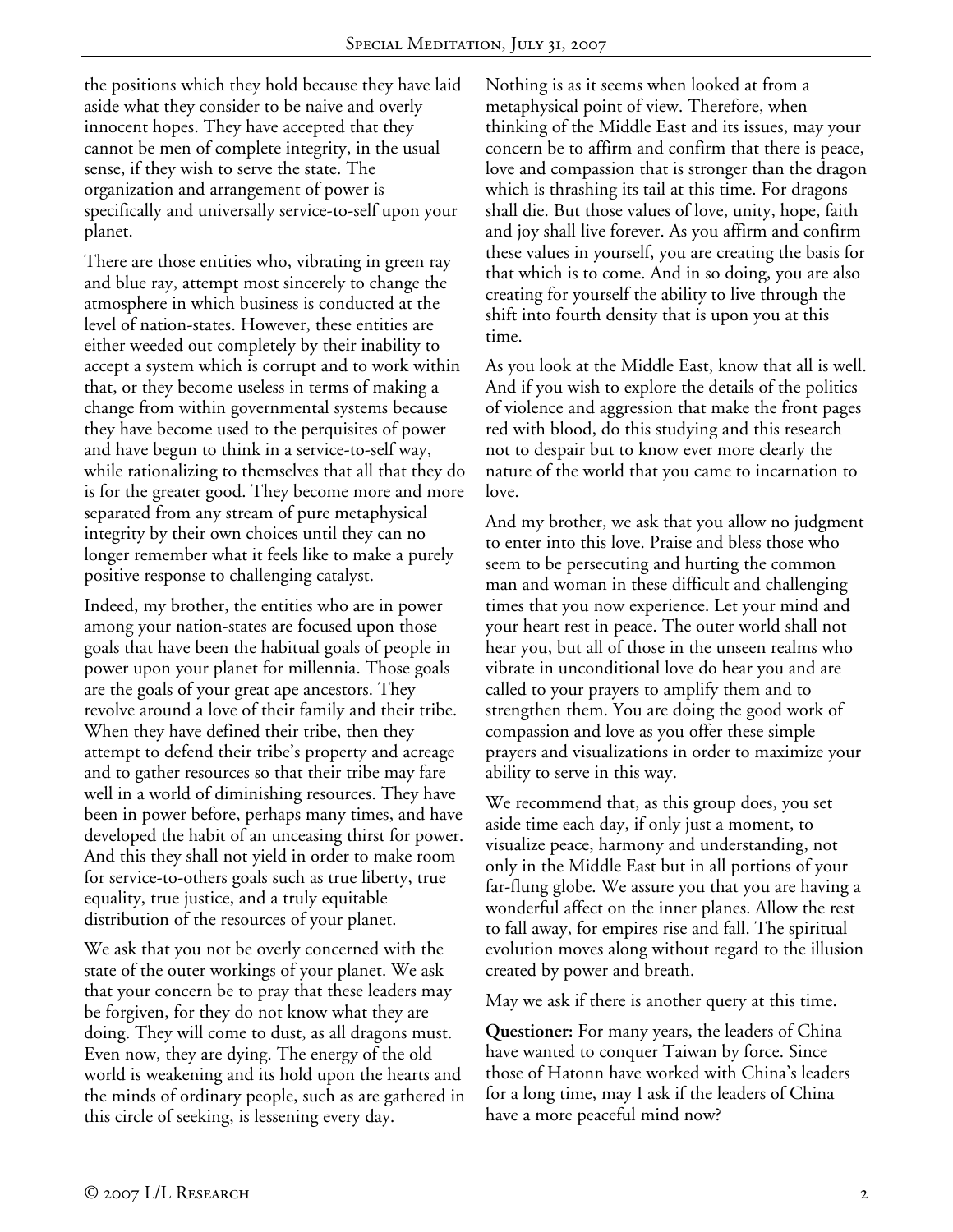We are those of Q'uo, and are aware of your query, my brother. Perhaps in thinking about what we have just said about all the nations of the Earth, you may predict the tenor of our response to your query about China and Taiwan.

There is a saying in English, "You can lead a horse to water, but you cannot make it drink." Indeed, members of the Confederation have shared thoughts with all nations of the world. Our thoughts, however, are not offered in a way that would infringe upon free will. And those of the nation-state you call China are in sympathy with and polarized negatively along with the other nation-states who have achieved power in international commerce, politics and economics. They are not interested in that which we have to say. They are interested, as we said, in solidifying those possessions which they now have and in reclaiming any possessions that have gotten away from them.

My brother, this is the way of empire. We ask that you not take personally, or as a slur upon your nation, that it has not been able to receive the message of love which we and so many other voices of love have spoken. Rest assured that the information of love, light and unity is available to all who have the ears to hear and the hearts to understand.

May we ask if there is another query at this time, my brother.

**Questioner:** Dear Q'uo, I have read a paragraph from The Nine's<sup>1</sup> speeches: "Meditation is not enough. One needs to act!" In this regard, other than meditation, is there any other practical way to promote world peace in our daily life.

Those of Hatonn are very much with this instrument at this time as a part of the principle of Q'uo. However, the one known as Hatonn is not that entity which is speaking. We are those of the Q'uo. Hatonn desires greatly to offer their love and their light to this query. May we request that you reread this query that we may have a clean beginning of our response.

## *(The query is repeated.)*

We are those of the Q'uo, and are aware of your query, my brother. It is said in the *Holy Bible*, "By their fruits, you shall know them."<sup>2</sup> Indeed, there is great encouragement from spiritual sources of all religions and philosophical systems, not only to offer inner practices connected with increasing one's spirituality but also to live out the fruits of the spirit in one's daily life.

Firstly, we would offer you the concept of unity here, for you and the world are one. Therefore, if you are able to live the principles of love, justice, compassion and understanding in your life, you have significantly changed the vibration of your entire planet, of which you are an integral and holographic part. If you wish to save the world, work on yourself. That is our main suggestion to you at this time.

We assure you that while it is simple for us to suggest this to you, it shall take your entire lifetime to live out the spiritual gifts, graces and fruits with which you have been blessed and which you shall continue to be blessed. We do not give you a simple task, but we give you a task well worth a lifetime of service.

Secondly, if you wish to promote fourth-density values, such as equality and stewardship of the people, the ideals, and the very land around you, we would suggest that you look around you. You shall not have to look far for things which you can do materially to help those who are needy and oppressed.

There are those in your culture who are hungry. Go to a soup kitchen, or whatever place is in your culture, where meals are prepared for those who cannot pay and who do not have homes. Help to prepare the food. Serve it with love. And as you clean the pots and pans, give prayers of gratitude and thankfulness that those that were hungry have now been fed.

There are old ones in your community that may be lonely and having trouble living out the last days of their lives. If it moves you to think on this, find

 $\overline{a}$ 

 $1$ <sup>1</sup> To learn more about The Nine, you can find an appendix of their channeled messages in the back of the book, *Uri*, by Andrija Puharich. Though out of print, this book is still available from amazon.com and other on-line booksellers. Phyllis V. Schlemmer also writes about this body of channeling in her book, *The Only Planet of Choice*. Her web site for that book is www.theonlyplanetofchoice.com/puharich.htm.

 $\overline{a}$ 2 *Holy Bible*, Matthew 7: 15-16: "Beware of false prophets, which come to you in sheep's clothing, but inwardly they are ravening wolves. Ye shall know them by their fruits."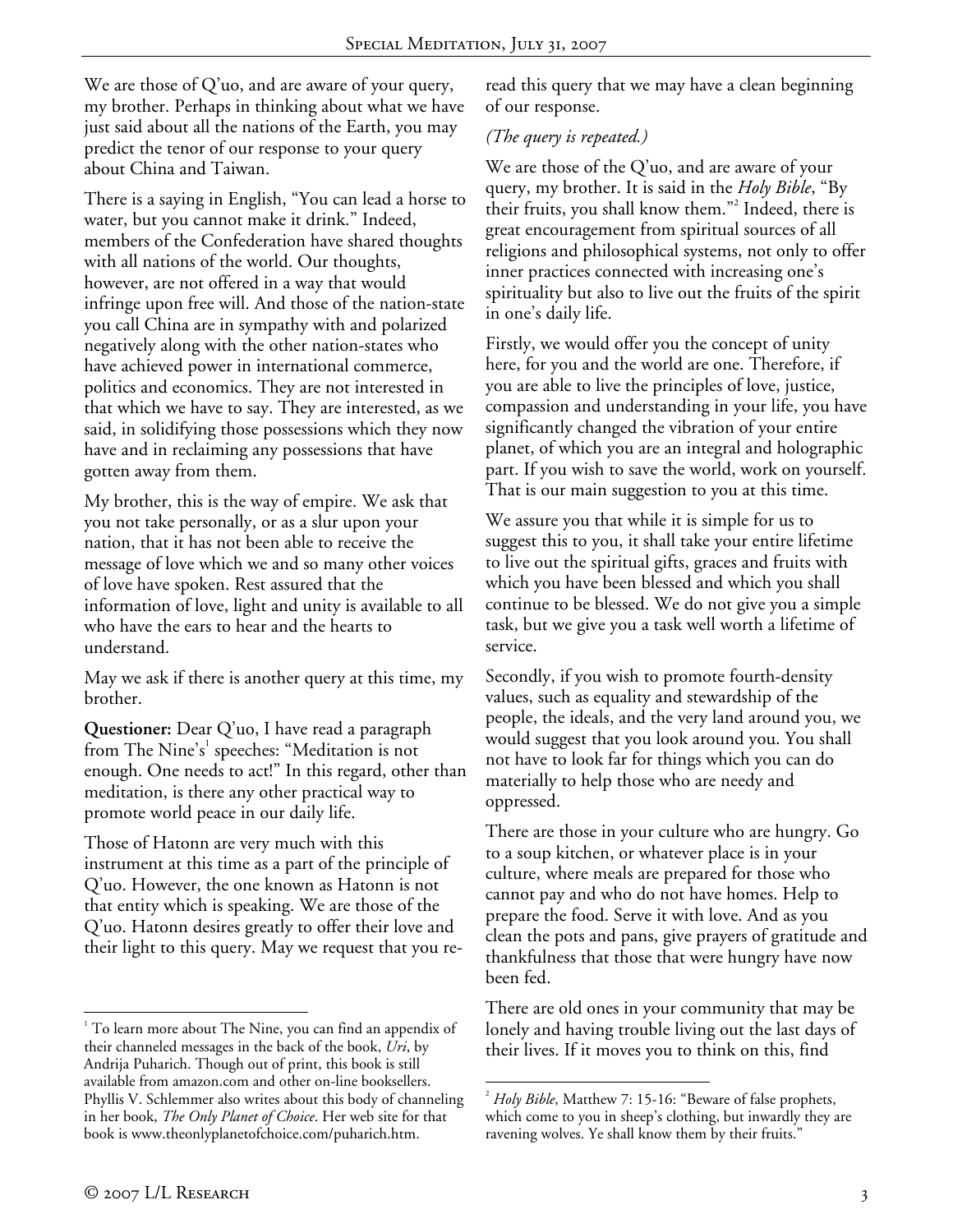them, companion them, and give them hope and compassion by your youthful smiles and your eyes full of love. Let them know that you honor their wisdom and value their presence in your life.

There are troubled souls in your culture who have lost their way, and have offered their lives to a substance or toxic idea that is now living their life for them. Encourage them to take their lives back from heroin or opium or cultish ideas which separate them from the rest of the world. And if they are having a difficult time maintaining sobriety and rationality, and if it moves you to see this, companion them, encourage them and be sober with them. Teach them how to laugh and live lightly again upon the planet.

All around you there are those who have polluted and destroyed the Earth, and you experience this perhaps in terms that are local to you—a plant that that is emitting toxic emissions. If this moves you, see what you can do in your village or your neighborhood to make a change for the better. Become compassionate stewards of Mother Earth, for Gaia is most grateful to those who help her to become more healthy.

Indeed, we especially encourage you in your stewardship of the Earth. For there is a tremendous amount of what this instrument would call "group karma" having to do with the fact that so many of those who are attempting to graduate from third density on planet Earth have, in the past, on Sirius, Deneb, Mars, Maldek or Atlantis, destroyed their environments. There is great heart-sadness amongst the entire human tribe concerning the destruction of Mother Earth. And it is very healing, in your energy patterns as a people, wherever you live, to become involved in loving and serving your beautiful, fragile island home.

In all these ways and many more that we cannot include for lack of time, you may live that which you have received on the inner planes. It is said in the holy work this instrument calls the *Bible*, "That which you have received in the darkness and in the intimacy of your inner sanctum, in secrecy and silence, sing from the housetops."<sup>3</sup> Express the joy of the saving grace of hope and love that flows in an

unending stream through your hearts and, blessed by you, into the world.

You can indeed make a difference. However, never confuse the outer portion of your walk with your walk. Always and ever it must begin with the silence of your prayers, meditations and thanksgivings.

We are those of Q'uo, and ask if there is another query at this time.

**Questioner:** Since 2011 is coming very soon, I want to ask about the harvest. What will happen in the transition period? Will our capitalized world collapse totally before 2011? How long will the transition period be? Will it be instantly, a week, or a decade?

We are those of  $Q'$ uo, and are aware of your query, my brother. We would have no idea as to the future outworking of outer events upon your planet, for those things have not yet occurred. Perhaps you are aware of the theory in physics that at every moment there are universes of choices that you may make in any of a thousand directions, and that all those possibilities are present until a choice is made. It is so in this case also.

We can assure you that the planet does not need to collapse or fly into the sun or do any of the drastic things that have been prophesied by those who confuse a fear of death with the reception of information concerning the entire civilization. When you hear the doom and the gloom predicted, know in your heart that this is the outpicturing of inner fears concerning the individual facing death. Thusly, since you are inevitably going to leave the physical vehicle in which you now enjoy life, you are hearing predictions that are confused, where those who are receiving psychic impressions are confusing their fear of death with the much larger picture of what shall occur for not only the self but also the planet.

It is those among your people who have power and have the ability to destroy the environment of Planet Earth that might cause you a deserved pang of concern. For those with the habit of empire, having destroyed civilizations once or twice, have gotten a taste for the glory of annihilation. For even that negative expression of power is satisfying for one whose mind is bent on conquest. Do what you can my brother, to guide those whom you elect to power, or who have power over you in some way, in the ways of peace and justice.

 $\overline{a}$ 3 *Holy Bible*, Matthew 10:27: "What I tell you in the darkness, that speak ye in light: and what ye hear in the ear, that preach ye upon the housetops."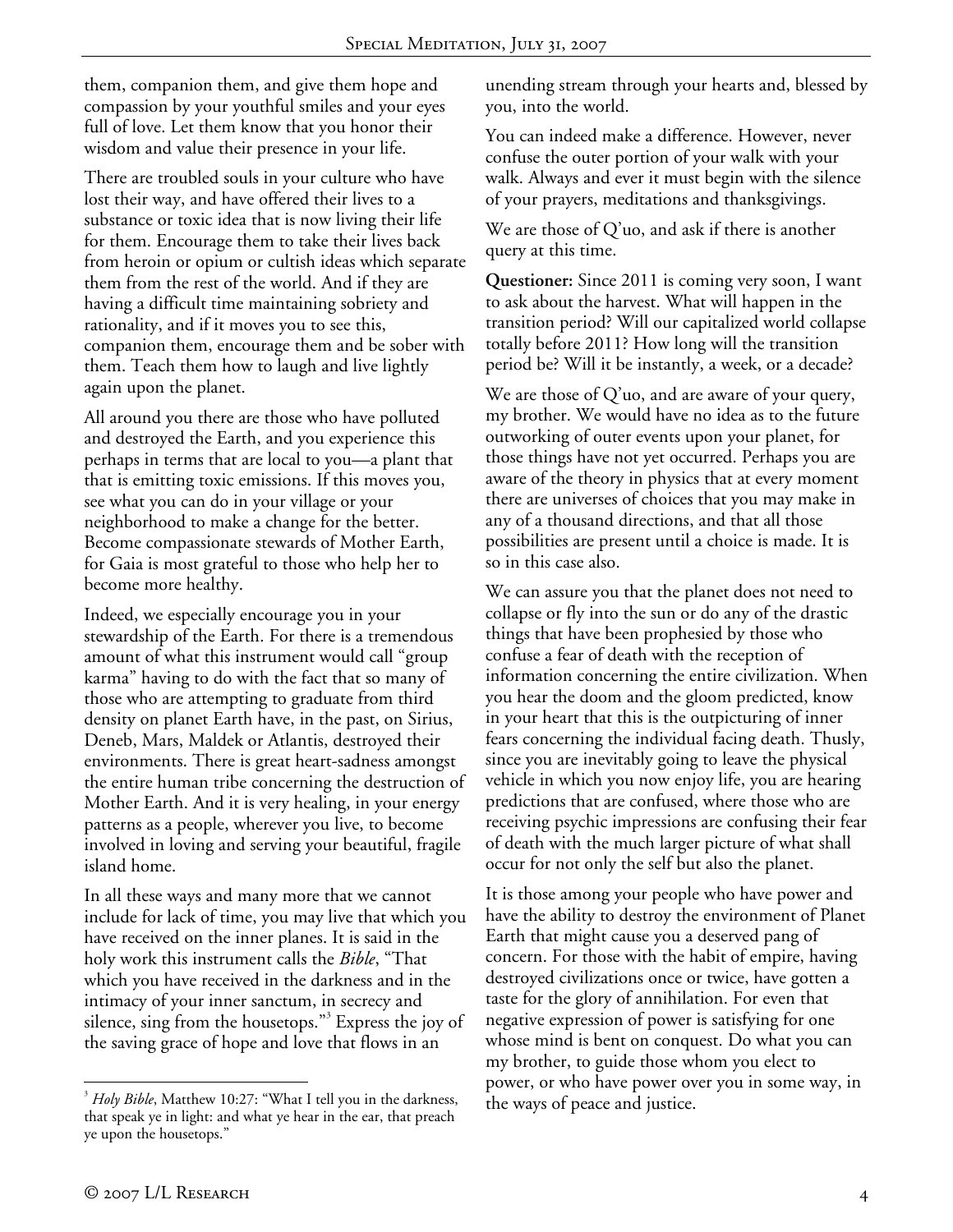As far as Planet Earth is concerned, Gaia itself is moving into fourth density and in fact is all but completely immersed in fourth-density vibrations at this time. The shift that has been such a cause of fear among your people is happening now. It has been happening for some time. It will continue to happen for some time yet to come. We cannot see the way ahead. We would not have predicted that you would be, as a planetary tribe, in such excellent shape as you appear to be at this time.

Masses of people all over the globe are awakening to the rightness of love, unconditional and compassionate love. The forces of life are engulfing with their light the darkness that can never deny light. And so darkness is scurrying into corners and attempting to put out the light by creating an atmosphere of fear. Thusly, you are of great service to the planet and to yourself if you cultivate the habit of fearlessness.

We ask you, my brother, do you fear your death? Or do you see it as the gateway to larger life? When you can see it as a gateway to something wonderful, then death no longer has power over you. When the Earth as a whole can see transitioning into fourth density as a natural step into larger life, death shall no more have dominion over you.

We would suggest that the possibility/probability vortices at this time indicate that each entity to whom we speak shall live out his natural physical life, die a natural death, and then walk the steps of light to see whether he has graduated from third grade or density in this school of souls, or whether he shall have to repeat the grade.

There is nothing to fear in either case. If you are ripe, you shall harvest yourself. If you are unripe, you shall receive an opportunity to spend a significant amount of time in another third-density, Earth-like planet, where you shall once again study the lessons of love.

We would suggest that, rather than this instrument speaking longer on this subject, if you wish to become more fully aware of what we would say upon this subject you investigate other sessions such as this one, for questions such as this one have occupied the minds of many of those who ask the group questions in this circle of seeking and there is a substantial amount of information on this subject that has been received, preserved and made available to you.

We are those of Q'uo, and would ask if there is another question at this time.

**Questioner:** Does each soul have a soul mate? And if so, what is the meaning of a soul mate to each of us?

We are those of  $Q'$ uo, and are aware of your query, my brother. We find that in our opinion the term "soul mate" is very misleading. For it suggests that, out of all the world, there is only one entity who matches your temperament, personality and desire to serve. In fact, every entity with whom you come in contact is potentially a soul mate.

There is, however, more resonance and chemistry between some entities than others. If one discards the outer reasons for chemistry, such as good looks or the possession of money and power, and focuses only on those deeper threads of companionship about which we feel you are asking, then you will find yourself drawn to certain entities.

You may have worked with them once or twice or a dozen times in the past. You may have had many different relationships. In a way that is impossible to define or prove, you feel a connection to certain people. If you wish to develop that connection and if the other entity also wishes to develop that connection, in time, with shared history, deep converse, and mutual meditation and service together, you may indeed become mated at the soul level.

Indeed, many of you have incarnated into groups of those with whom you have incarnated again and again to be of service on Planet Earth and, indeed, for many wanderers on other planets as well. The idea of one soul mate is a romantic myth which stems from the yearning of the soul, the heart, and the personality for the opportunity to love completely and to be loved completely.

We assure you, that potential exists between any two people who come to the Creator on bended knee and who ask that the Creator be a part of their companionship, and that the companionship be more than a simple mating of mind and bodies. Ask that your companionships may always include the soul and you shall find unconditional love in your life.

It takes a great commitment to stay openhearted to anyone whom you do not know well. In coming to know them you will find their clay feet and you will be asked to love without judgment. We encourage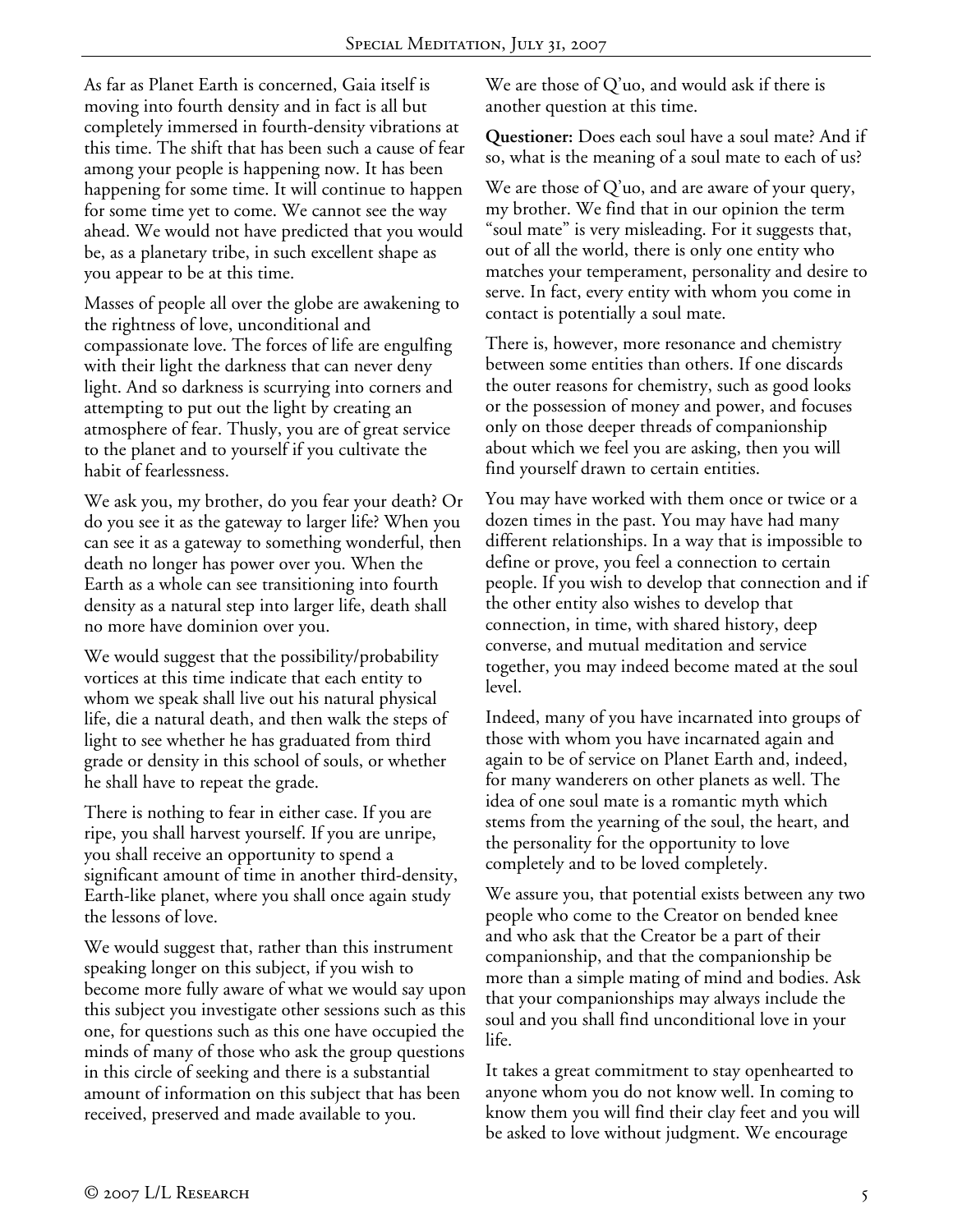you to find the compassion to love dearly, humbly and completely, with no judgment. For in such a way shall you indeed be soul-mates with your companions, your spouses and your family members who are in this incarnation, so that you may support them and encourage them and so that they may support you and encourage you.

My friend, they may falter and so may you. And when that happens we would urge you to start over again without judgment and without concern. In the world of spirit, every day is a new creation.

May we ask if there is another query at this time.

**Questioner:** When I feel my spiritual level is raised continuously then I find that it's very difficult to communicate with others. It's possible that I am meeting a bottleneck in myself. I feel very lonely. What should I do?

We are those of Q'uo, and are aware of your query, my brother. It is very common in those who have awakened and have tasted the nectar of unconditional love for them to strive to spend all of their time in the harmonious reaches of the upper chakras of the energy body: the heart chakra of unconditional love, the throat chakra of communication and compassion, and the indigo chakra of the brow with its work in consciousness and faith. These are wonderful climes and indeed a portion of you may spend all of its time in those heavenly realms.

However, the key to living a balanced life is the constant rooting of those higher energies in the Earth, and the constant uplifting of all lower energies by bringing them into the open heart. Therefore, we would suggest that it is unwise to remain ever in the higher work, but rather it is well to balance all working in consciousness by moving into the lower chakras by praising and giving respect and honor to the most seemingly base or menial of energies. Praise and bless those grounded and necessary energies of sexuality, politeness, responsibility and all those things that would seem to drag you down. Know and find the way to discover ever more clearly that there is no part of life that is not sacred.

Your body itself is a temple. And as you wash it, tend it, care for it, feed it the right food to the best of your ability, and honor it for all its natural functions, you are bringing the higher energies to

bless and infuse the lower energies and are redeeming them by your honor and respect.

If you are cleaning the bathroom or the kitchen or doing the laundry, dwell in joy and thankfulness and bliss and know that this is work worthy of all. It is often said within the Christian faith of which this entity has spent her life, that to be a leader you must wash the feet of those whom you know, humbling yourself and being a servant to them.

In a larger sense you may look at the living of an earthly life as keeping a house that has two floors. Upon the first floor is the kitchen, the bathroom, the bedroom, and the living room: those environments which you associate with all of your lower-chakra desires, needs and responsibilities. It is well to clean the bathroom, scour the kitchen, freshen the bouquet of flowers that welcomes visitors to your living room and do everything you can to honor and bless that lower floor of red-ray, orangeray and yellow-ray concerns. And only when you have cleaned and scoured and blessed and thanked and honored the first floor shall you ascend the steps to the upper room of meditation, contemplation and working in consciousness.

Above all, keep the light touch and the sense of humor, that your good life may never become a heavy life, but rather that it may radiate and be as light as light itself. Laughter is wonderful medicine for those who are lonely.

And indeed, referring back to a question earlier in this session, we would say that if you are lonely, go out into the highways and the byways of your town. Seek out those who need companionship. You will find, in serving others, that the loneliness is no more and that all is lifted by your capacity to serve others.

And in your genuine realization of them as part of yourself, as you serve them, as you reach out to them, you will quickly find that your life has changed completely. For energy given comes around and is given back to you multiplied a hundred-fold, a thousand-fold, and a million-fold. Love is infinite. However, sometimes you need to initiate the giving of love to those who truly need it before you may begin to feel the reciprocity of loving and being loved.

There is a tendency in all of those who have experienced the joys of living in the higher chakras to draw apart from the world which is so hurly-burly